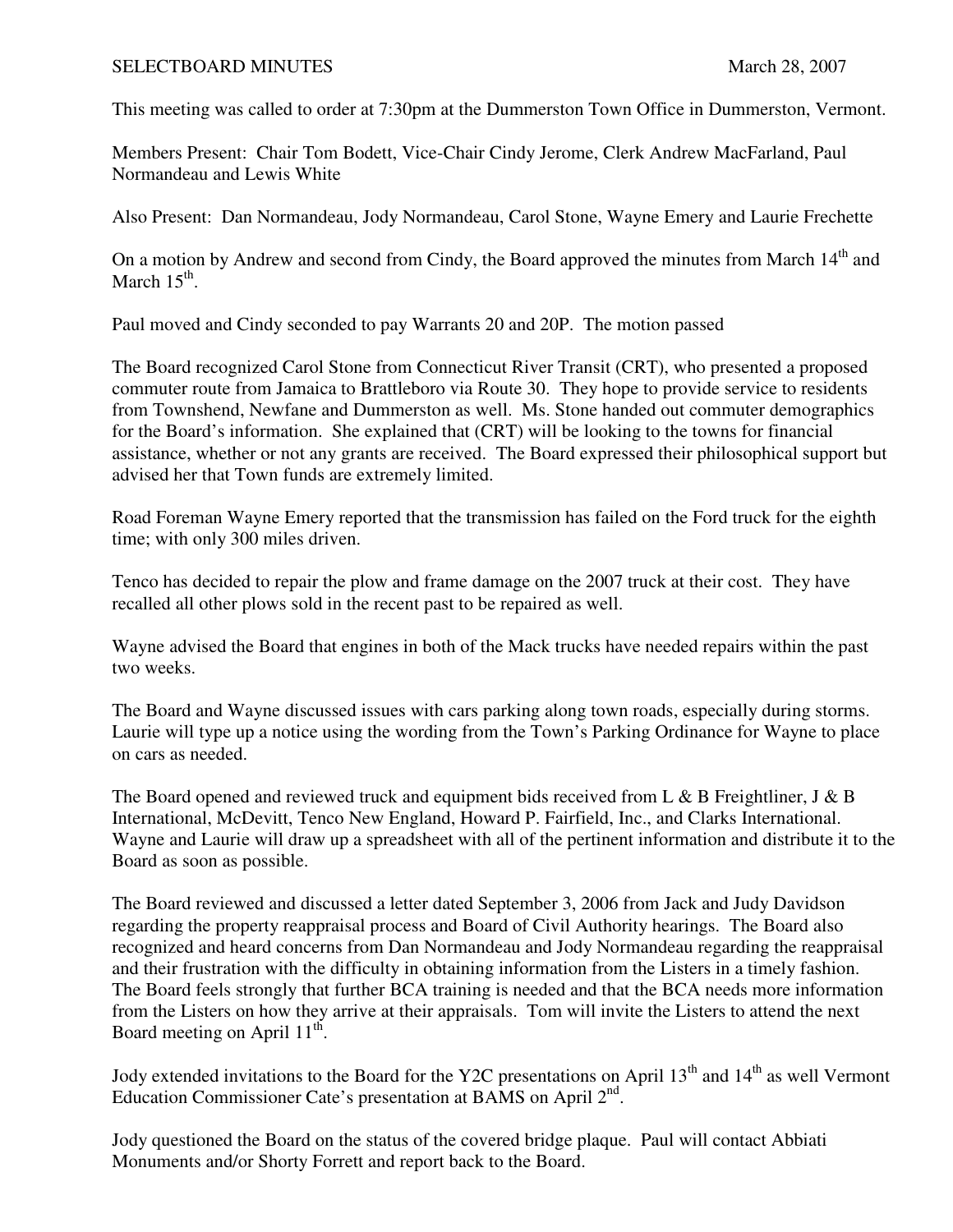The Board discussed the upcoming UVM Municipal Officers Conferences; all Board members have signed up to attend either the Fairlee or the Rutland conference.

A letter was received from the Northeastern Family Institute regarding a 4.4 mile footrace to be held on July 21<sup>st</sup> along Black Mountain Road in Dummerston and Brattleboro. Laurie will send a letter of response indicating the Board's support.

A bid from Dompier Electric was reviewed for changes in the electrical service at the Town Office. These changes are needed in order to effectively be able to utilize the emergency generator. Lewis will contact Frank Gallup to request a bid from him as well.

Wayne advised the Board that the Town has received permission from the Agency of Natural Resources to work in the Carpenter Gravel Pit early this year. The pit will be open for business as usual beginning on April  $15^{\text{th}}$ .

Tom discussed the Consumer Price Index (CPI) increase of 4.0 to be used in calculating payment to Ken Carpenter. This change will take effect on July 1, 2007.

Interviews for the new Road Foreman will be held on April  $3<sup>rd</sup>$ .

On a motion from Cindy and second by Andrew, the Board reappointed Rick Sullivan as an alternate on the Development Review Board for a one-year term (to expire in March 2008).

On a motion from Lewis and second by Paul, the Board appointed Regina Rockefeller to the Planning Commission.

On a motion from Paul and second by Cindy, the Board appointed Roger Turner and Lew Sorenson to the Windham Regional Commission for a one-year term (to expire in March 2008).

Appointment of representatives to the Windham Solid Waste Management District was tabled.

The Board authorized Tom to sign the 2006 Bridge Inspections reports from the VT Agency of Transportation.

On a motion from Cindy and second by Paul, the Board appointed Tom Johnson to the Cemetery Committee.

On a motion from Cindy and second by Paul, the Board signed 2007 Trailer Park licenses for Amy & Edwin Dews, Ralph Bolster and the VT Housing Authority.

The Board discussed the mowing of Town cemeteries; Lewis will request a 2-year bid from Wayne Holden.

Any decision on changing the Board's regular meeting time has been tabled until after the next goals work session, to be held on April  $4<sup>th</sup>$  at 7PM.

On a motion from Cindy and second by Paul, the Board approved a request from Jo Carol Ratti and Mary Ann Runge for \$1260.00 from the Miller Fund to provide psychiatric care for a Dummerston student. Andrew recused himself from this discussion and vote.